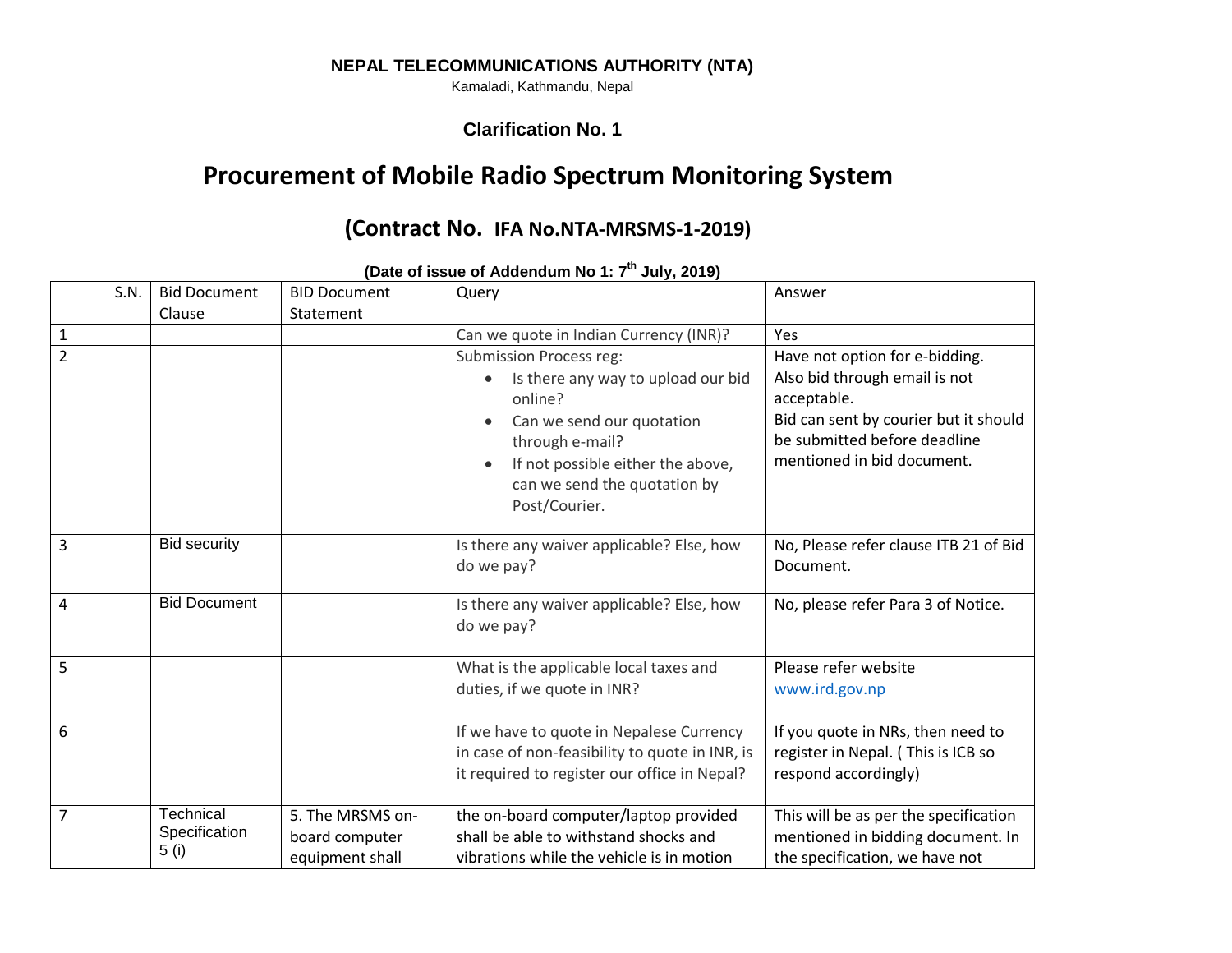|    |                                      | include and meetthe<br>following<br>requirements: (i) The<br>on-board<br>computer/laptop<br>should have a<br>ruggedized design to<br>withstand shocks and<br>vibrations while the                                                                                                                                                                                                                                                                                                 | but does not otherwise need to meet any<br>MIL-spec or otherwise ruggedization<br>standards.                                                                                                     | mentioned MIL.                                              |
|----|--------------------------------------|-----------------------------------------------------------------------------------------------------------------------------------------------------------------------------------------------------------------------------------------------------------------------------------------------------------------------------------------------------------------------------------------------------------------------------------------------------------------------------------|--------------------------------------------------------------------------------------------------------------------------------------------------------------------------------------------------|-------------------------------------------------------------|
| 8  | Technical<br>Specification<br>8      | vehicle is in motion.<br>The MRSMS should<br>meet the following<br>Monitoring and<br>DFAntenna<br>requirements: i. The<br>MRSMS vehicle shall<br>be equipped with a<br>antenna system<br>capable of both<br>monitoring (20 MHz -<br>25 GHz or above) and<br><b>Direction Finding</b><br>(DF) (20 MHz - 8 GHz<br>or above) with high<br>sensitivity across the<br>frequency range and<br>with vertical or<br>horizontal or linear<br>polarization as<br>required by the<br>system. | please confirm that the requirement for<br>horizontal polarization applies to the<br>frequency range wherein horizontally-<br>polarized signals are predominantly found;<br>i.e. 20 MHz to 3 GHz | Refer to the spec as provided in the<br>Bid document.       |
| 9  | Technical<br>Specification<br>8.iii. | iii. The antenna<br>system must scan<br>frequencies in 360°<br>in azimuth.                                                                                                                                                                                                                                                                                                                                                                                                        | does the system need to scan 360° in<br>azimuth simultaneously? If yes, please<br>specify in which frequency bands it should<br>do so.                                                           | Refer to the spec and will be as per<br>the context 8(iii). |
| 10 | Technical<br>Specification<br>10. xi | The GIS component<br>of the software must<br>support proprietary<br>and open map                                                                                                                                                                                                                                                                                                                                                                                                  | please indicate which proprietary map<br>formats must be supported, the vendor<br>who produces each format, and whether<br>the vendor will provide an interface tool                             | Refer to spec as in Bid document.                           |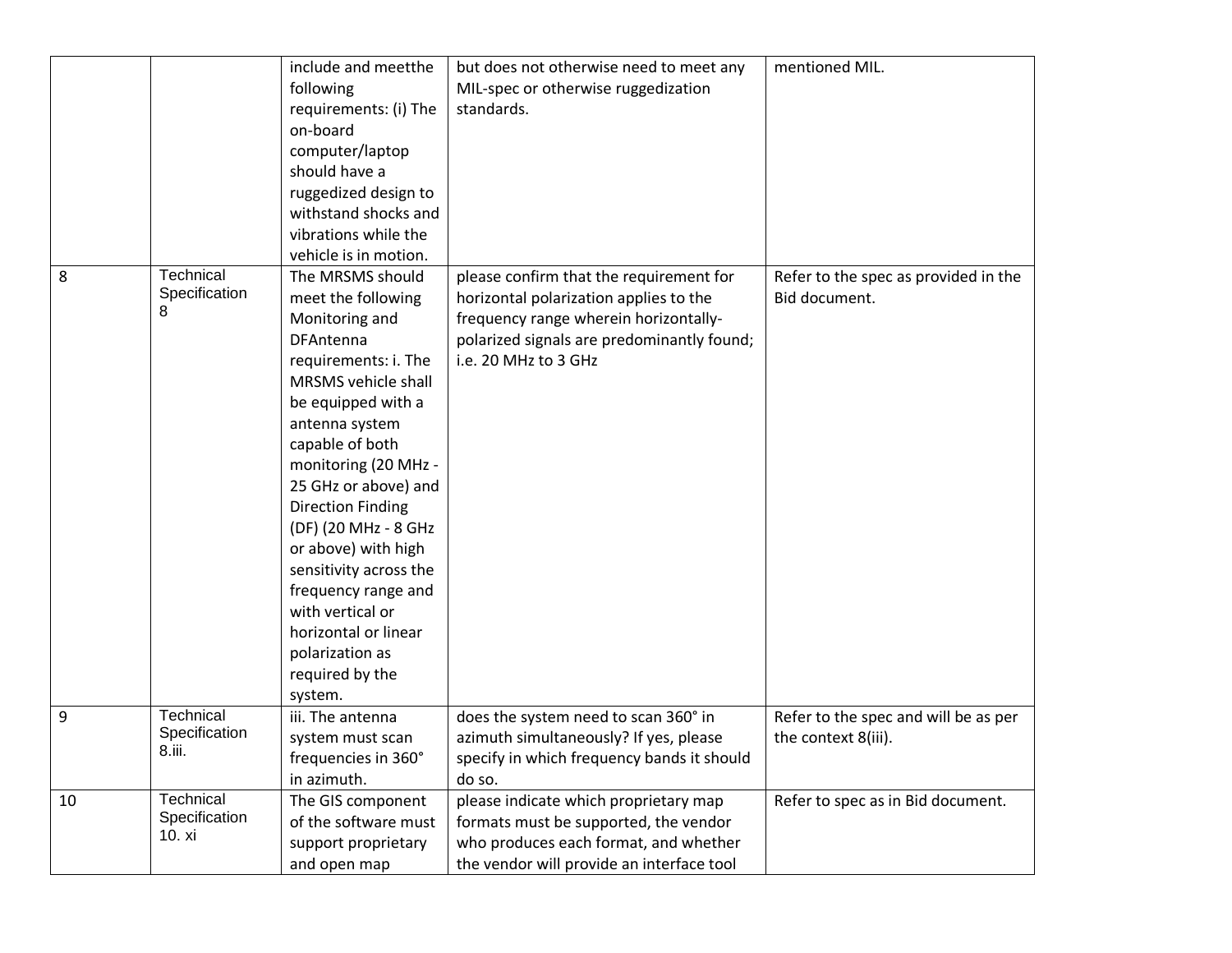|          |                                  | formats.                                                                                                                                                                                                                                                                         | other can use for functional integration of<br>such proprietary formats                                                                                                                                                                                                                                                                                                                                                                                             |                                                                                                                               |
|----------|----------------------------------|----------------------------------------------------------------------------------------------------------------------------------------------------------------------------------------------------------------------------------------------------------------------------------|---------------------------------------------------------------------------------------------------------------------------------------------------------------------------------------------------------------------------------------------------------------------------------------------------------------------------------------------------------------------------------------------------------------------------------------------------------------------|-------------------------------------------------------------------------------------------------------------------------------|
| 11<br>12 | GCC 15.1                         | Payment of Goods<br>(Hardware &<br>Software) and<br><b>Services</b>                                                                                                                                                                                                              | clarify what constitutes and defines the<br>Acceptance Criteria ("AC") and the Final<br>Acceptance Criteria ("FAC") in order to<br>allow issuance of the respective payments.<br>Delivery Period of Project is not mentioned                                                                                                                                                                                                                                        | Specification and operation of<br>equipments.<br>Within 6 Month from contract date                                            |
|          |                                  |                                                                                                                                                                                                                                                                                  | in Bid Document.                                                                                                                                                                                                                                                                                                                                                                                                                                                    |                                                                                                                               |
| 13       |                                  |                                                                                                                                                                                                                                                                                  | The Supplier shall at its own expense and<br>at no cost to the Purchaser carry out all<br>such tests and/or inspections of the Goods<br>and Related Services as are specified in<br>Sections V, Schedule of Supply There are<br>no tests listed in this section.                                                                                                                                                                                                    | There will be three tests:<br>Pre Delivery Test<br><b>Provisional Acceptance Test</b><br>(PAT)<br>Final Acceptance Test (FAT) |
| 14       |                                  |                                                                                                                                                                                                                                                                                  | After the completion of Factory<br>Inspection, the inspectors shall submit the<br>original/scan copy of the Factory<br>Inspection Report within 3 days from the<br>date of completion of Factory Inspection in<br>format as specified in Section V: Sample<br>Forms. This Section does not exist                                                                                                                                                                    | Will be finalized at time of contract                                                                                         |
| 15       |                                  |                                                                                                                                                                                                                                                                                  | What taxes applicable to us for training<br>and preventive support services delivered<br>in Nepal whether/what taxes are<br>applicable on warranty fees?                                                                                                                                                                                                                                                                                                            | Please refer website<br>www.ird.gov.np                                                                                        |
| 16       | Qualification<br><b>Criteria</b> | The bidder shall furnish<br>a list of users who had<br>purchased same/similar<br>goods<br>/equipment<br>(electrical / electronic<br>testing equipment) in<br>last 3 years. They will<br>used as references to<br>check the performance<br>of the offered model .if<br>necessary. | Please kindly request you to change the clause<br>as below:<br>The bidder/Manufacturer shall furnish a list<br>of users who had purchased same/similar goods<br>/equipment (electrical / electronic testing<br>equipment) in last 3 years. They will use as<br>references to check the performance of the<br>offered model .if necessary.<br>This change will make more competition<br>between the bidder and it will be benefit for<br>your esteemed organization. | As per Bid Document                                                                                                           |
| 17       | Qualification<br><b>Criteria</b> | The bidder shall furnish<br>a list of spectrum<br>monitoring equipment<br>that has been supplied<br>by the bidder in last 3                                                                                                                                                      | Please kindly request you to change the clause<br>as below:<br>The bidder/Manufacturer shall furnish a list<br>of spectrum monitoring equipment that has                                                                                                                                                                                                                                                                                                            | As per Bid Document                                                                                                           |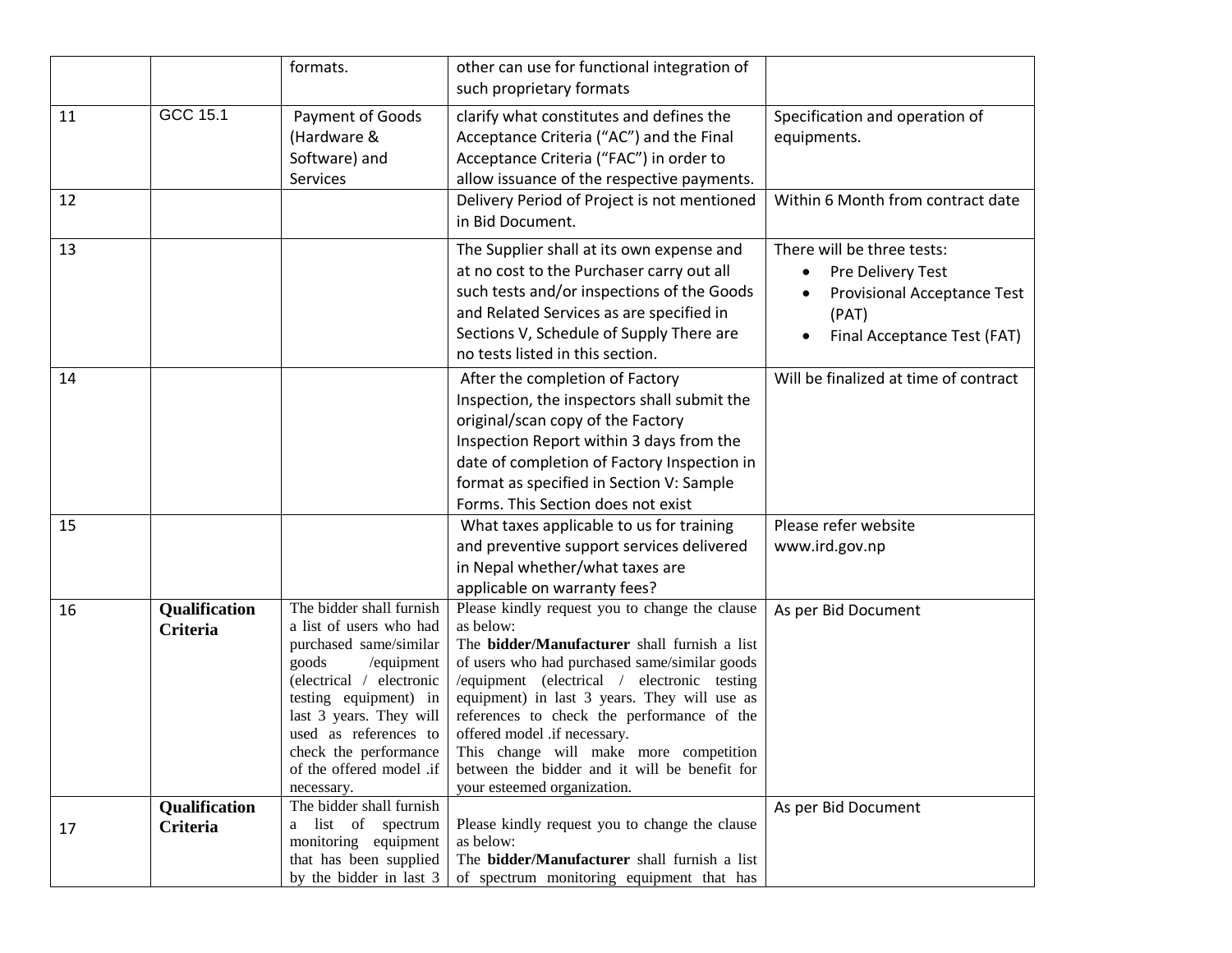| 18 | Qualification<br><b>Criteria</b>    | years.<br>The bidder shall have a<br>minimum of last 3<br>years<br>overall                                                                                                                                | been supplied by the bidder in last 3 years.<br>This change will make more competition<br>between the bidder and it will be benefit for<br>your esteemed organization. So please request<br>you to amend it.<br>Please kindly request you to change the clause<br>as below:<br>The <b>bidder/Manufacturer</b> shall have a                                                                                              | As per Bid Document                                                     |
|----|-------------------------------------|-----------------------------------------------------------------------------------------------------------------------------------------------------------------------------------------------------------|-------------------------------------------------------------------------------------------------------------------------------------------------------------------------------------------------------------------------------------------------------------------------------------------------------------------------------------------------------------------------------------------------------------------------|-------------------------------------------------------------------------|
|    |                                     | experience<br>in<br>the<br>supply of Goods and<br>related services                                                                                                                                        | minimum of last 3 years overall experience in<br>the supply of Goods and related services<br>This change will make more competition<br>between the bidder and it will be benefit for<br>your esteemed organization. So please request<br>you to amend it.                                                                                                                                                               |                                                                         |
| 19 | Qualification<br><b>Criteria</b>    | if the bidder shall<br>provide<br>not<br>sufficient<br>evidence<br>in order<br>to be<br>qualified,<br>then<br>bidder is treated as<br>responsive<br>$no -$<br>bidder and will be<br>disqualified for bid. | Please kindly request you to change the clause<br>as below:<br>If the bidder/Manufacturer shall not provide<br>sufficient evidence in order to be qualified, then<br>bidder is treated as $no$ – responsive bidder and<br>will be disqualified for bid.<br>This change will make more competition<br>between the bidder and it will be benefit for<br>your esteemed organization. So please request<br>you to amend it. | As per Bid document                                                     |
| 20 | <b>SOR/Price</b><br><b>Schedule</b> | 1. Mobile Monitoring<br>Vehicle                                                                                                                                                                           | Please kindly request you to change the clause<br>as below:<br>1 Vehicle<br>2. Mobile Monitoring System<br>We request you to change it because it will be<br>difficult and hassle during the custom clearance<br>so we kindly request you to segregate the items<br>as mentioned above.                                                                                                                                 | As per Bid Document                                                     |
| 21 | <b>ITB 19.2</b>                     | Manufacturer's<br>Authorization<br>required :<br>Manufacturer's<br>A<br>Authorization letter is<br>only required for the<br>following items:<br>(i) MRSMS Vehicle<br>(ii) Antenna                         | is $\vert$ As per the mentioned in point no.<br>(i) For the MRSMS Vehicle it is not clear to us<br>that either the Authorization is also required for<br>vehicle/Chassis or not as this is fabrication<br>Vehicle so you required only fabricator's<br>Authorization for MRSMS Vehicle Please<br>request you to clarify on this.                                                                                        | Manufacturing Authorization<br>needed for Mobile Monitoring<br>Vehicle. |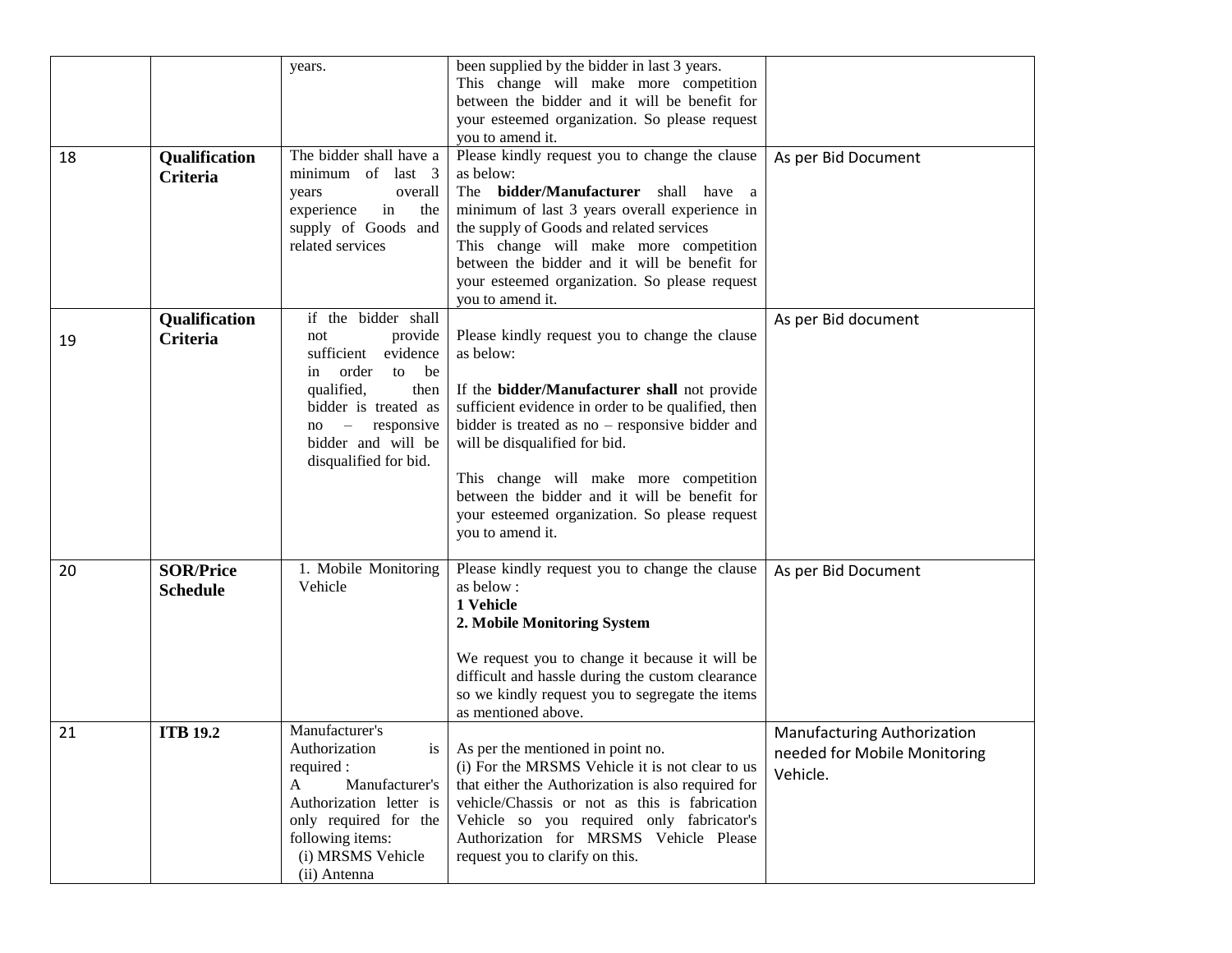| 22 | <b>GCC 15.1</b>                      | Terms of Payment                                                                                                                                                                                                                                                                                      | Sixty Percent (60%) of Payment shall be made<br>through irrevocable Letter of<br>Credit (L/C) opened in favour of Contractor<br>within thirty (30) days upon<br>Issuance of AC.<br>For foreign bidder the payment is generally<br>after the issuance of third party satisfactory<br>inspection and upon the submission of required<br>export document to the buyer's bank.<br>Please clarify if the payment id only made after<br>AC acceptance certificate or upon submission<br>of export document.<br>Also kindly clarify how will be letter of credit<br>be made for payment after acceptance<br>certificate. | As per Bid Document |
|----|--------------------------------------|-------------------------------------------------------------------------------------------------------------------------------------------------------------------------------------------------------------------------------------------------------------------------------------------------------|-------------------------------------------------------------------------------------------------------------------------------------------------------------------------------------------------------------------------------------------------------------------------------------------------------------------------------------------------------------------------------------------------------------------------------------------------------------------------------------------------------------------------------------------------------------------------------------------------------------------|---------------------|
| 23 | <b>Schedule</b><br>of<br>Requirement | For the price schedules<br>of Goods, it is stated to<br>quote price separately<br>for the following items:<br>1. Mobile<br>Monitoring<br>Vehicle<br>Laptop<br>2.<br>Computers<br>3.<br>Antenna<br>System<br>(Monitoring)<br>And<br>DF<br>Antenna)<br>Radio<br>4.<br>Spectrum<br>Monitoring<br>system. | We request you to allow us to quote for the<br>whole system as a set or one set rather than<br>quoting indicidually problem being if any<br>international bidder bids separately then<br>opening L/C and clearing the vehicle without<br>the authorization is almost impossible. In Nepal<br>only th authorized dealer can clear the customs<br>for vehicle.<br>For local bidder quoting separately will attract<br>the higher cutoms duties levied on vehicle.                                                                                                                                                   | As per Bid Document |
| 24 |                                      | The Mobile Radio<br><b>Spectrum Monitoring</b><br>System (MRSMS)<br>shall consist of<br>vehicle-based                                                                                                                                                                                                 | The Mobile Radio Spectrum Monitoring<br>System (MRSMS) shall consist of vehicle-<br>based monitoring system in the frequency<br>range from 10 MHz up to 8 GHz or above<br>as well as DF and relocation in the                                                                                                                                                                                                                                                                                                                                                                                                     | As per bid Document |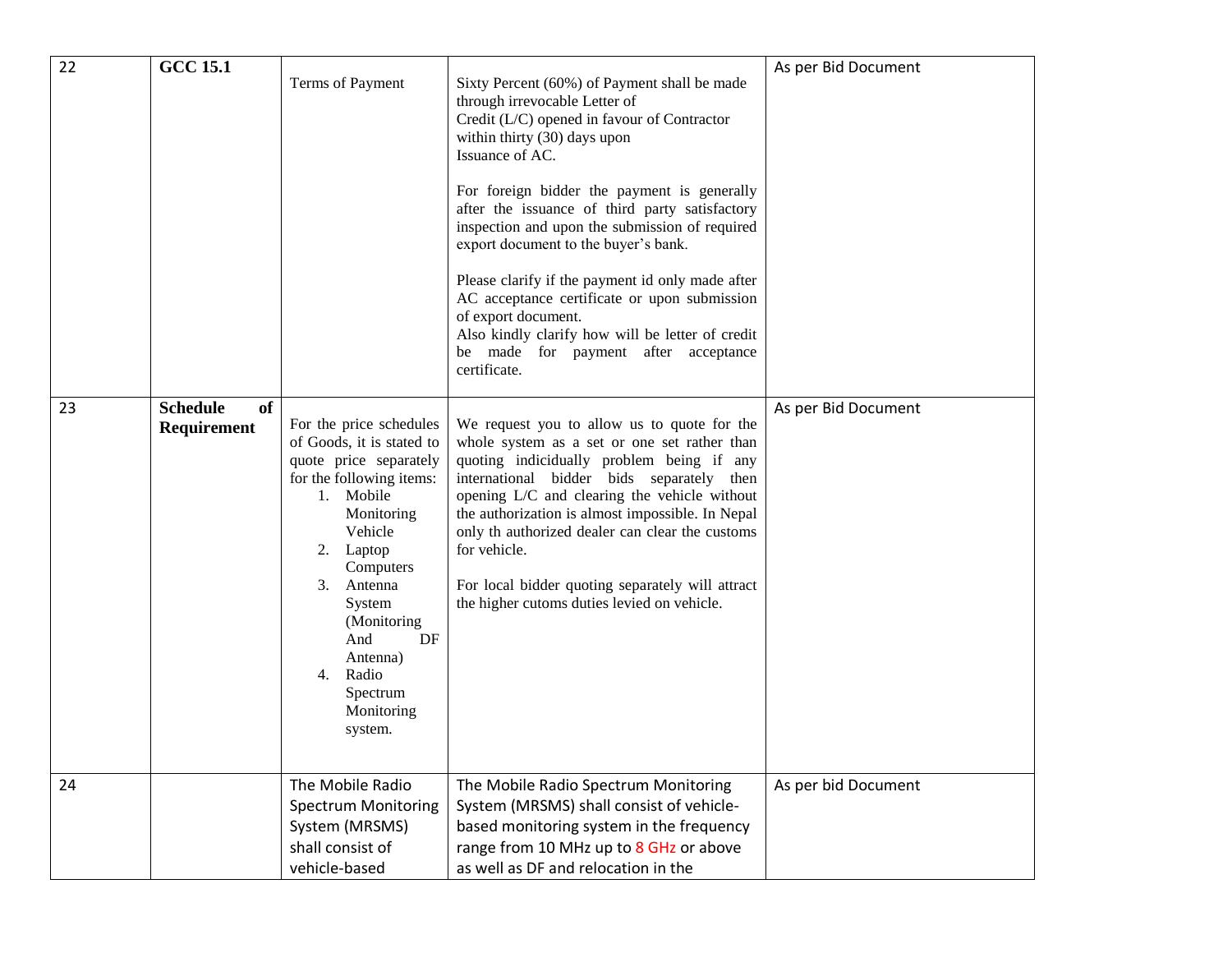|    | monitoring system in   | frequency range from 10 MHz up to 8 GHz                                                         |                     |
|----|------------------------|-------------------------------------------------------------------------------------------------|---------------------|
|    | the frequency range    |                                                                                                 |                     |
|    | from 20 MHz up to      |                                                                                                 |                     |
|    | 25 GHz or above as     |                                                                                                 |                     |
|    | well as DF and         |                                                                                                 |                     |
|    | geolocation in the     |                                                                                                 |                     |
|    | frequency range        |                                                                                                 |                     |
|    | from 20 MHz up to 8    |                                                                                                 |                     |
|    | GHz or above.          |                                                                                                 |                     |
| 25 | The MRSMS vehicle      | The MRSMS vehicle shall be equipped with                                                        | As per Bid Document |
|    | shall be equipped      | a antenna system capable of both                                                                |                     |
|    | with a antenna         | monitoring (8kHz - 8 GHz) and Direction                                                         |                     |
|    | system capable of      | Finding (DF) (10 MHz - 8 GHz or above)                                                          |                     |
|    | both monitoring (20    | with high sensitivity across the frequency                                                      |                     |
|    | MHz - 25 GHz or        | range and with vertical or horizontal or                                                        |                     |
|    | above) and Direction   | linear polarization as required by the                                                          |                     |
|    | Finding (DF) (20 MHz   | system.                                                                                         |                     |
|    | - 8 GHz or above)      |                                                                                                 |                     |
|    | with high sensitivity  |                                                                                                 |                     |
|    | across the frequency   |                                                                                                 |                     |
|    | range and with         |                                                                                                 |                     |
|    | vertical or horizontal |                                                                                                 |                     |
|    | or linear polarization |                                                                                                 |                     |
|    | as required by the     |                                                                                                 |                     |
|    | system.                |                                                                                                 |                     |
| 26 | The monitoring         | The monitoring antenna shall cover a                                                            | As per Bid document |
|    | antenna shall cover a  | frequency range up to 8 GHz or above.                                                           |                     |
|    | frequency range up     |                                                                                                 |                     |
|    | to 25 GHz or above.    |                                                                                                 |                     |
| 27 |                        | The MRSMS system should meet the following Direction Finding (DF) and Geolocation requirements: |                     |
|    |                        |                                                                                                 |                     |
| 27 | Bearing should be      | Please remove the text marked in red                                                            | As per Bid Document |
|    | calculated and         |                                                                                                 |                     |
|    | displayed              |                                                                                                 |                     |
|    | simultaneously for     |                                                                                                 |                     |
|    | each signal in real-   |                                                                                                 |                     |
|    | time.                  |                                                                                                 |                     |
|    | The DF GUI shall be    | Please remove the text marked in red                                                            | As per Bid Document |
|    | capable of displaying  |                                                                                                 |                     |
|    |                        |                                                                                                 |                     |